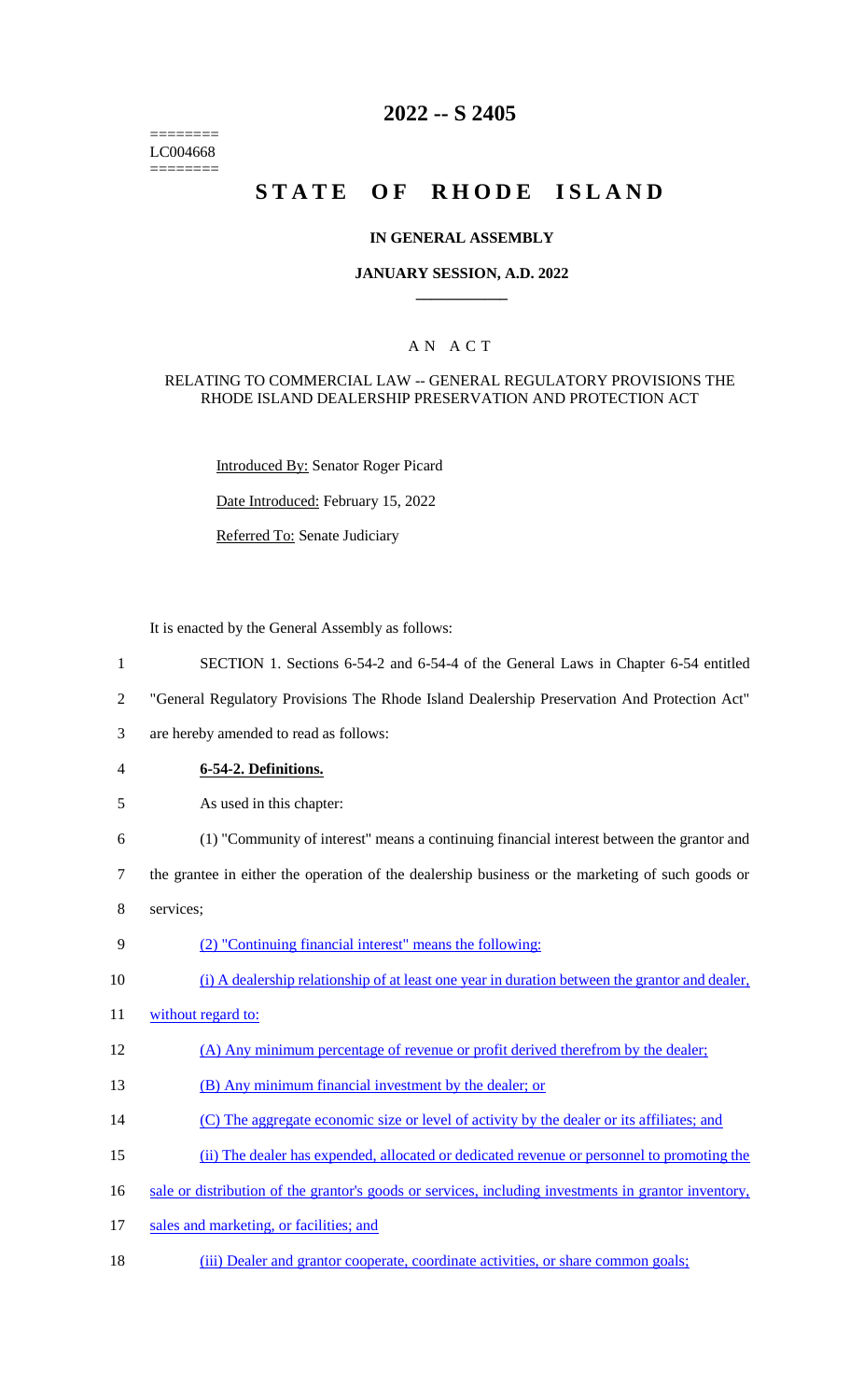- 1  $\left(\frac{2}{3}\right)$  "Dealer" means a person who is a grantee of a dealership situated in this state, and 2 any successor in interest, regardless of the subsequent sale or change in ownership of such entity;  $\frac{(3)(4)}{(2)(4)}$  "Dealership" means any of the following: (i) A contract or agreement, either expressed or implied, whether oral or written, between two (2) or more persons, by which a person is granted the right to sell or distribute goods or services, or use a trade name, trademark, service mark, logotype, advertising or other commercial symbol,
- in which there is a community of interest in the business of offering, selling or distributing goods
- or services at wholesale, retail, by lease, agreement or otherwise.
- 9  $(4)(5)$  "Good cause" means, for the purposes of this act, good cause for terminating, diminishing, canceling or nonrenewal shall mean:
- (i) The failure by the dealer to substantially comply with the reasonable requirements imposed by the grantor; or
- 13 (ii) Any of the reasons listed in subdivisions 6-54-4(a)(1) through (a)(6). A sale or change 14 in ownership shall not constitute good cause.
- 15  $\left( \frac{5}{6} \right)$  "Grantor" means a person who grants a dealership, and any successor in interest, 16 regardless of the subsequent sale or change in ownership of such person;
- 17  $(6)(7)$  "Person" means a natural person, partnership, joint venture, corporation or other 18 entity- $\frac{1}{2}$
- (8) "Sale or change in ownership" means with respect to any grantor or dealer, the direct or indirect sale of such person's assets or equity ownership, whether by merger or sale or other

21 change in control event. A sale or change in ownership shall be considered for purposes of this

22 chapter as a continuation of the prior dealership relationship and shall not be deemed to have

- interrupted, ended or restarted such relationship between the parties.
- 

# **6-54-4. Notice of termination or change in dealership.**

 (a) Notwithstanding the terms, provisions, or conditions of any agreement to the contrary, a grantor shall provide a dealer sixty (60) days prior written notice of termination, cancellation, or nonrenewal. The notice shall state all reasons for termination, cancellation or nonrenewal and shall provide that the dealer has thirty (30) days in which to cure any claimed deficiency; provided, that a dealer has a right to cure three (3) times in any twelve (12) month period during the period of the dealership agreement. The sixty (60) day notice provisions of this section shall not apply and the termination, cancellation or nonrenewal may be made effective immediately upon written notice, if the reason for termination, cancellation or nonrenewal is in the event the dealer:

- (1) Voluntarily abandons the dealership relationship;
-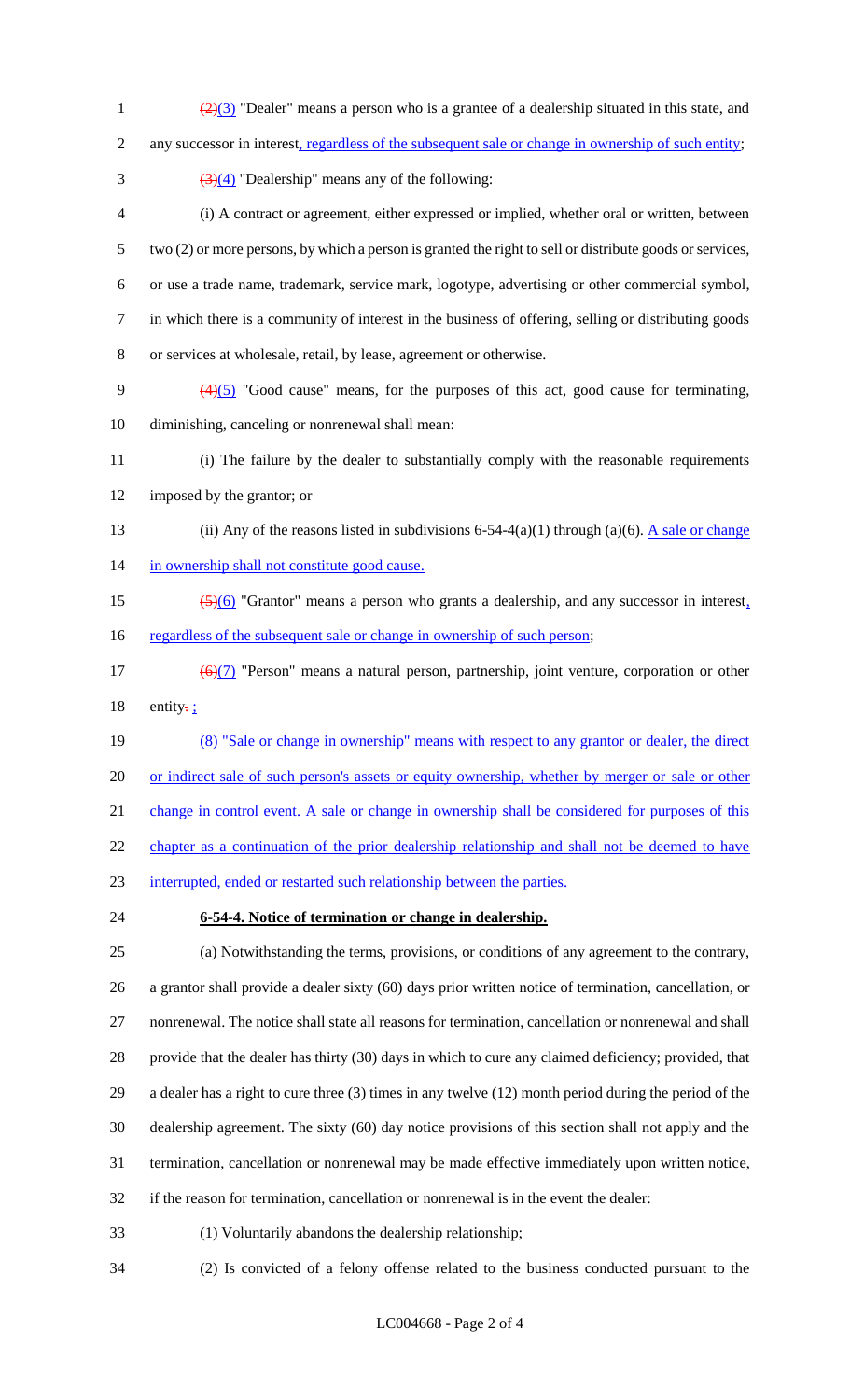- dealership;
- (3) Engages in any substantial act which tends to materially impair the goodwill of the grantor's trade name, trademark, service mark, logotype or other commercial symbol;
- (4) Makes a material misrepresentation of fact to the grantor relating to the dealership;
- (5) Attempts to transfer the dealership (or a portion thereof) without authorization of the grantor, excluding a sale or change of ownership; or
- 

 (6) Is insolvent, files or suffers to be filed against it any voluntary or involuntary bankruptcy petition, or makes an assignment for the benefit of creditors or similar disposition of assets of the dealer business.

- (b) If the reason for termination, cancellation, or nonrenewal is nonpayment of sums due under the dealership, the dealers shall be entitled to written notice of such default, and shall have 12 ten (10) days in which to cure such default from the date of such notice. A dealer has the right to cure three (3) times in any twelve (12) month period during the period of the dealership agreement. (c) If the reason for termination, cancellation or nonrenewal is for violation of any law, regulation or standard relating to public health or safety, the dealer shall be entitled to immediate 16 written notice and shall have twenty-four (24) hours five (5) days to cure such violation from the
- 17 date of receipt of the written notice.
- (d) No grantor may terminate, cancel or fail to renew a dealership, directly or indirectly, or 19 otherwise take any action to diminish the dealership or its value, other than for good cause. No 20 grantor may terminate, cancel or fail to renew a dealership, directly or indirectly, or otherwise take 21 any action to diminish the dealership or its value, if the dealership shall cure the alleged deficiency or violation in accordance with the provisions of this chapter.
- SECTION 2. Chapter 6-54 of the General Laws entitled "General Regulatory Provisions The Rhode Island Dealership Preservation And Protection Act" is hereby amended by adding thereto the following section:
- **6-54-10. Exclusive jurisdiction.**
- Notwithstanding any agreements between grantor and dealer to the contrary, the courts in
- 28 Rhode Island shall have the exclusive jurisdiction over any disputes arising out of or relating to this
- chapter including, but not limited to, any claim for which a dealer relies on this chapter as a defense
- to any purported termination, cancellation, or failure to renew.
- SECTION 3. This act shall take effect upon passage.

======== LC004668 ========